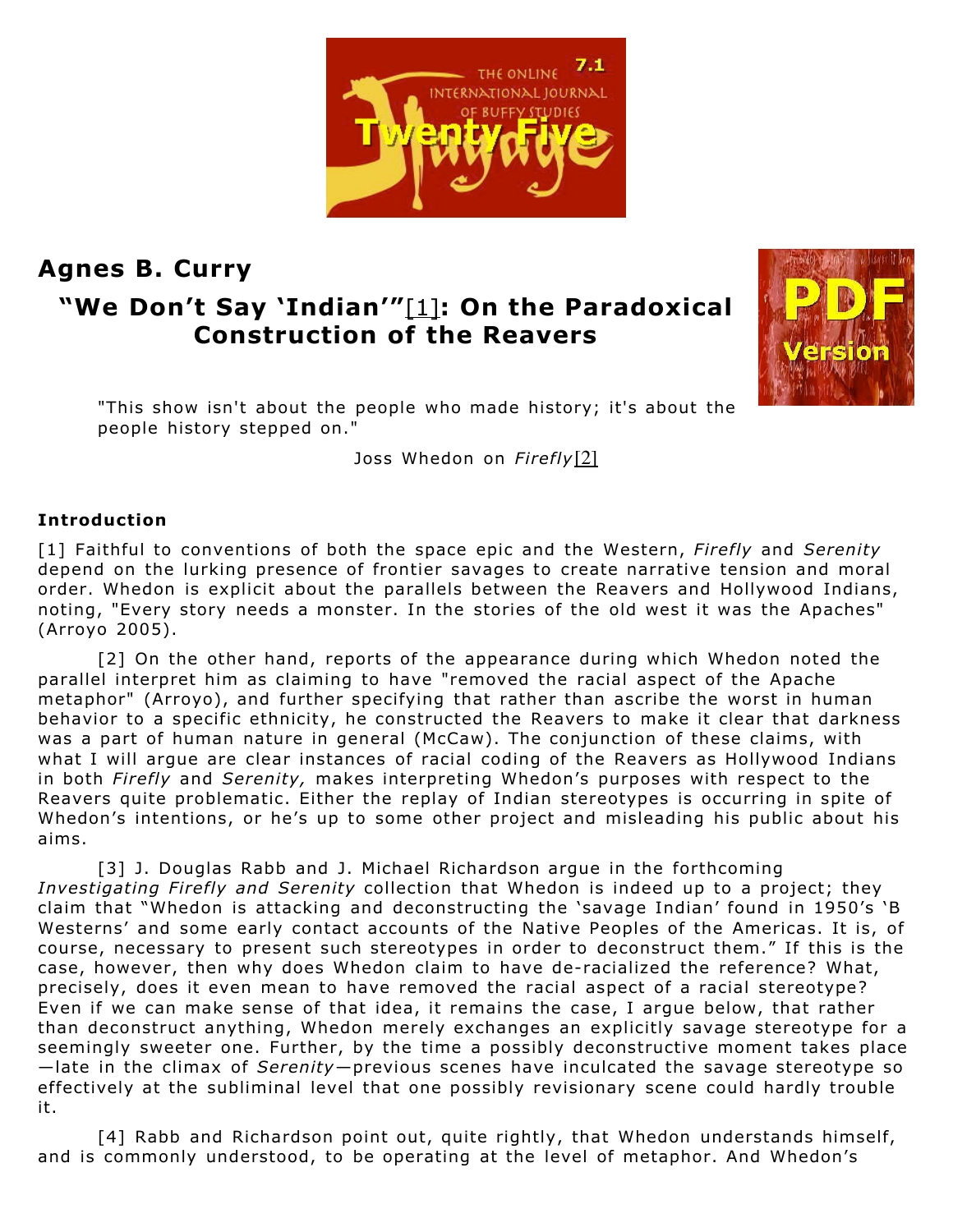viewers understand themselves to be savvy consumers, comprehending the distinction between representation and reality and finding pleasure in the play of multiple layers of allusion. Catching the references and seeing through the representational conventions can even lead to a sort of moral self-satisfaction, as detectable in the response of reviewer Paul DeAngelis: "And the Reapers [sic], savages that strike fear into travelers and settlers alike, are stand-ins for Indians—not Native Americans per se, but Hollywood's version of Indians. Whedon is too progressive to confuse the two."

[5] However, I think confusion between metaphor and reality in the case of "Injuns" and Indians reigns, even for progressives, insofar as Hollywood remains a prevailing mode of constructing real Indians. Living Native Americans, to a peculiar degree, continue to have a social unreality that cannot be accounted for unless we understand the importance of cinema and the Hollywood Western in light of earlier framings of this hemisphere's indigenous peoples. Hollywood stereotypes are tropes of the discourses operative long before the 19<sup>th</sup>-century events and figures depicted in Western movies and television shows. More to the point, the Hollywood Western is a chapter in the long project of constructing U.S. identity as premised on the abjection and disappearance of the native. And it remains a particularly powerful chapter in the ongoing project of solidifying and exporting a colonialist form of identity.

[6] I thus find the instances of coding of the Reavers as Hollywood Injuns to lead, more or less directly, to instances of racial coding that construct, and constrain, perceptions of living Indian people. Whether occurring by accident or (veiled) design, those pesky metaphors refuse to stay at the level of metaphor.

[7] In interviews, Whedon has stressed the place of popular media in social change (Nussbaum 2002): "The idea of changing culture is important to me, and it can only be done in a popular medium." On the other hand, works by Kent Ono, Lynne Edwards, Naomi Alderman and Annette Seidel-Arpaci, and Jes Battis support the contention that features of *Buffy* and *Angel* are less subversive about race than about gender and sexuality. My argument furthers this line of criticism. Ewan Kirkland is particularly illuminating on the way the shows' filmic and aesthetic conventions remain, with the ambivalent exception of martial -arts action films, within Euro-American norms. I think it is safe to say that *Firefly* and *Serenity* remain within those norms as well. If the Western genre supports forms of political identity and outlook that are arguably problematic, then the choices of both genre and filmic style are both politically loaded and suggest that Whedon and associates are indeed more concerned about gender and sexuality than about race and neo-colonialism.

#### **What Indians? Aren't They All Gone?**

[7] In most Americans' daily lives, actual American Indians are invisible. In vast stretches of the U.S., the only known Indians are the stereotypical Indians of movies and television. But this invisibility is due not merely to their relatively low numbers compared to other racial and ethnic minorities, or even to patterns of poverty and the isolation of reservations. Many American Indians live in cities and suburbs. Many clearly and repeatedly identify themselves as Indian to friends, neighbors, workplace acquaintances, etc. Yet they find that they are often either perceived stereotypically no matter what pains they take to present themselves otherwise, or dismissed as not really Indian because they do not match the Hollywood images. This pattern of misperception would be simply another instance of social stereotyping if it were not for the fact that American self-identity *as American*, i.e. as the rightful residents of U.S. national territory, depends on the destruction (either through assimilation or extermination) of the peoples who were here first. The invisibility of Indians has also to do with many Americans' psychological investment in their vanishing. For if Indians have in fact vanished, through death or assimilation, then the moral complexity of Europeans possessing the territory can be rendered a historical problem rather than an ongoing challenge.  $[3]$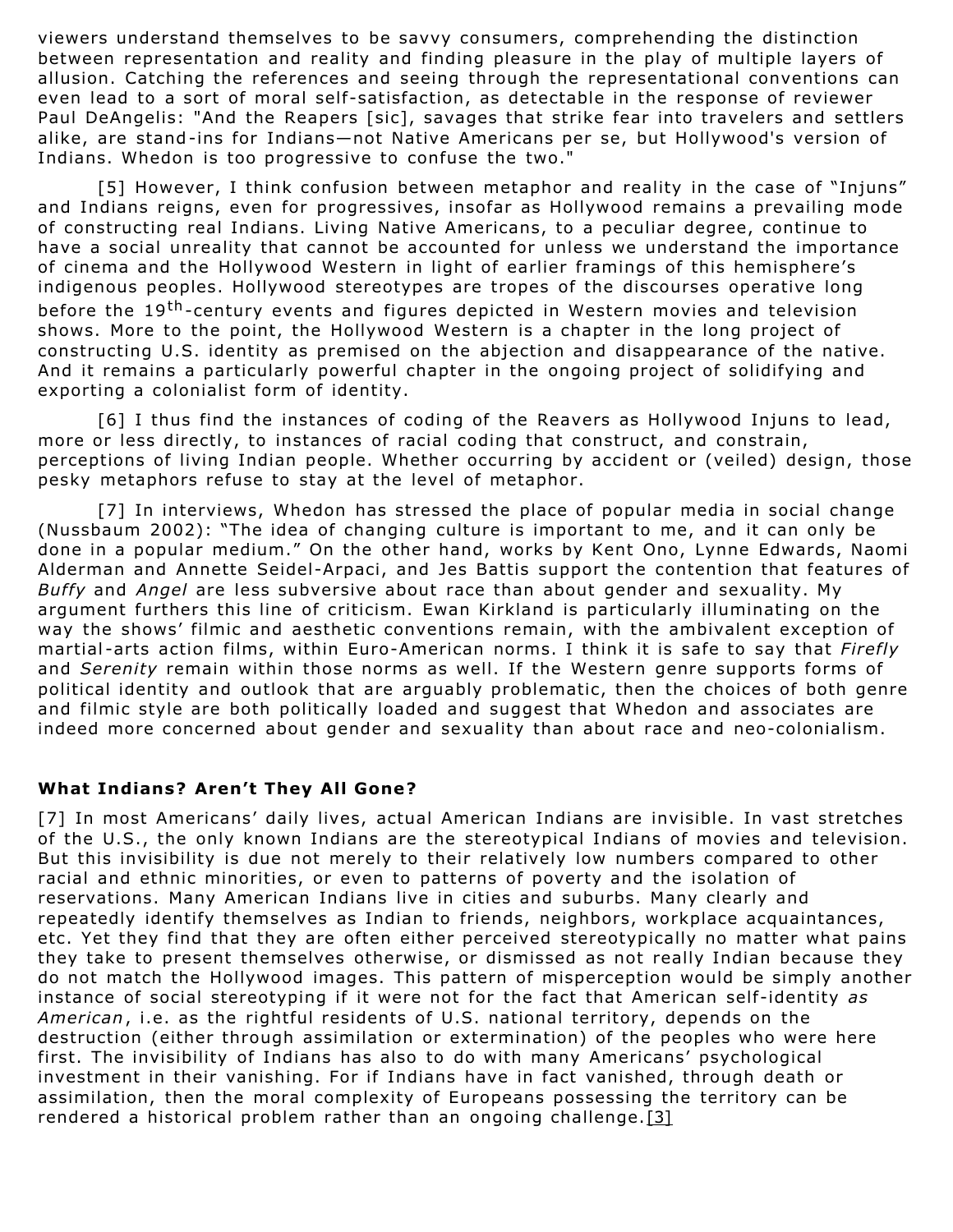#### **Okay, Here's My Subtext**

[8] Since of course we all "bring our own subtexts" (as Whedon recommends) to our viewing, I should be forthcoming about mine. I am Latina, albeit one whose surname, general physiognomy, accent and social position do not immediately locate me as such, particularly outside the southwestern United States. As a Mexican-American, it bothered me that through seven seasons, Sunnydale remained almost utterly devoid of any Latino flavor in spite of the fact that one of three California residents is Latino (U.S. Census Bureau 2000). Yet I tended to suppress my annoyance and make excuses for the show's creators. I was delighted with the Season Seven opener, when it looked like Dawn might find a cohort of friends of her own and that one of them included a kid named Carlos Trejo; I was happy in spite of the fact that in the episode he was little more than a cliché[\[4\]](http://slayageonline.com/essays/slayage25/Curry.htm#_edn4) (Hispanic kid, in trouble, possibly a gang member) and thus a reminder to me of the fact that my viewing pleasure is usually also a continuing investment in my own social marginalization. And I'm not alone here—my unscientific sampling of friends, family, students and acquaintances suggests that *Buffy* and *Angel* have a decent contingent of Latino and Native American fans. Indeed, I came to *Buffy* late in the third season, and probably wouldn't have if not for the fandom of my then-boyfriend, now-husband, who is American Indian. While my association with my husband and other Indians has afforded me further acquaintance with the odd patterns of perception to which they are subjected, my own experiences as a non-stereotypical Latina and other experiences, particularly as a teacher,[\[5\]](http://slayageonline.com/essays/slayage25/Curry.htm#_edn5) have piqued my interest as well. But now, faced with raising a child I find the contradictions between my viewing pleasures and my responsibilities even more unresolvable—and the stakes immeasurably higher.

[9] From the side of my own identity, having long maternal roots in the annexed territory of New Mexico has meant that my relationship to U.S. racial categories and discourses of Anglo nationalist self-justification has always been a bit uneasy and confused. More recently, having been seduced by writers like Cormac McCarthy and films like *Unforgiven*, I have become interested in the significance of the Western genre and its connection to my unease. When I heard about plans for *Firefly,* I was particularly excited not merely because it was another series from Whedon, but also precisely because it involved elements of the Western. I looked forward both to seeing what he would accomplish with the form and to the prospect of a Western I could enjoy existentially and politically as well. I did find it enjoyable and interesting, and for this reason it took me a while to admit my misgivings about the Reavers to myself. Initially, it's easy to dismiss the references to classic Indian stereotypes as a sort of surface clutter, particularly given the origin story in the series. Thus both Mary Alice Money in her *Slayage* Conference presentation, and my friend, *Buffy* scholar Reid Locklin[\[6\]](http://slayageonline.com/essays/slayage25/Curry.htm#_edn6) in personal conversation, suggested that Reavers, at least in *Firefly*, are more compellingly interpreted to stand for white settlers going into the wild and losing themselves. But research in cognitive psychology and cultural studies suggests that this interpretation is problematic even if that was Whedon's intent.

#### **A Little about Stereotypes**

[10] One of the central concepts in cognitive psychology is that of a mental schema. Most psychology texts (e.g. Weiten 2005) characterize a schema as an organized cluster of knowledge or information about an object or event, built by abstraction from previous experience with the object or event (213). While there is some variance in theorists' definitions of a schema, Perry Thorndyke and Barbara Hayes-Roth isolate the assumptions common to the notion. They include: first, that the information encompassed by a schema is organized and conceptually related so that the schema forms a prototype; second, that a schema is developed on the basis of experience; third, that an existing schema guides the organization of new experience. As Steve Thoma notes, schemas are highly contextual, thus triggered by similarly structured situations, and often operate automatically and without the subject's explicit awareness (72).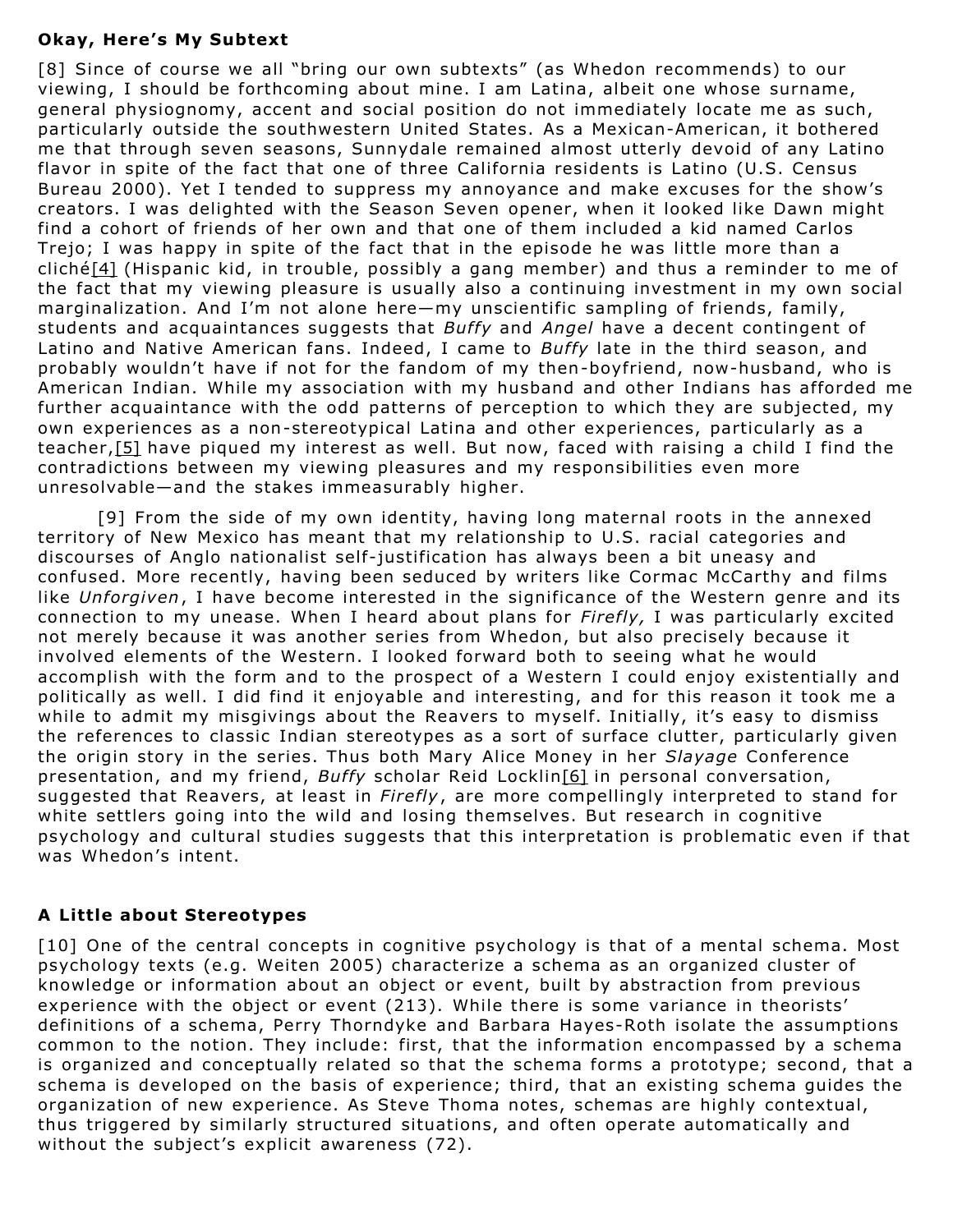[11] Schemas are basic elements in cognition and the creation of meaning. They facilitate combination of information into meaningful units that speed up inferential processes and provide bases for interpretation, prediction, emotional response, decisionmaking and action. Schemas can prompt mis-perception and mis-interpretation; Darcia Narvaez notes that readers of written material will often distort information to conform with preexisting schemas (17). In turn, schemas guide emotional response. As Dan Stein notes, while work on schemas opens many challenges to classical Freudian understandings of the mind, schema theory nonetheless maintains the Freudian emphasis on insight and the modern analytic emphasis on empathy. And Shaun Gallagher argues that while cognitive science has many things to offer to hermeneutics, the reverse is true as well. Thus I believe that schema theory can relate usefully to some work in hermeneutics and psychoanalytically-inclined literary criticism, with insights about dialectical oppositions and the logic of paradox as it operates in texts and other cultural productions perhaps enriching our understanding of some schematic operations at the individual level.

[12] Schemas are learned not only through personal experience but also by initiation into social groups. Social stereotypes are a particular class of schema. As widely-held cognitive and evaluative schemas linking people to characteristics because of their membership in specific social groups, social stereotypes are results of normal cognitive process. As stereotypes are highly accessible and frequently automatic, John Bargh argues that our minds don't have to do a lot of work to access salient social stereotypes and that this work occurs without conscious control. James Hilton and William von Hippel note that stereotypes speed up mental processing, but prompt overgeneralization and can foster inaccurate perception of individual cases. And, as Scott Plous summarizes, the media is a major disseminator of stereotypes, with even fleeting re-activations of stereotypes cumulating and re-enforcing chronically stereotypical thinking (27). Several experiments, including work by Patricia Devine and Margo Monteith, indicate that prejudicial stereotypes are readily activated even in people who renounce prejudice.

[13] Research by Daniel Gilbert, Susan Fiske, and Gardner Lindzey indicates that stereotypes affect memory recall, with individuals readily forgetting information that does not fit in with their pre-existing schemas unless it is really shocking. When people encounter ambiguous information, they will interpret it in line with their expectations, [\[7\]](http://slayageonline.com/essays/slayage25/Curry.htm#_edn7) a reaction with which I am personally quite familiar. When people encounter truly disconfirming evidence to stereotypes, they may remember it and categorize it as atypical, but integrate it into the organized schema by creating a new subcategory of the exceptional case that is still subsumed under the overall schema without change of the stereotype.

[14] This suggests some epistemological conundrums. How does one enrich her schemas enough to get beyond stereotypes? Plous notes that research suggests that mere contact between people of different social groups is not enough, especially under conditions of social stratification (37). As both Fiske and Cornel Pewewardy note, unlike the less powerful, for whom nuanced perception of others, particularly those in power, can increase personal survival possibilities and is thus worth the effort, the powerful have little motivation to move beyond stereotypes, particularly those that support culturally promoted fantasies. On the other hand, acknowledging the operation of schemas within our perceptions, thoughts, and emotions can generate self-awareness and allow the prefrontal cortex to override subconscious operations to arrive at a fuller and more nuanced perspective.<sup>[\[8\]](http://slayageonline.com/essays/slayage25/Curry.htm#_edn8)</sup> Insofar as popular media is a primary teacher of stereotypes, representations of various and enriched characters—like Buffy—that *both* trigger schemas and then motivate us consciously to see beyond them and empathize by strongly representing their complex points of view, can be helpful.

[15] And here's my problem with *Firefly* and *Serenity* with regard to the Reavers. Whedon does some interesting stuff scrambling gender and race associations in the case of the characters. Working in popular media within the conventions, it's at least arguable that he provides cognitive and affective motivations to take second looks at assumptions about women warriors, rebel sergeants, randy ship's mechanics, [\[9\]](http://slayageonline.com/essays/slayage25/Curry.htm#_edn9) and interracial marriages.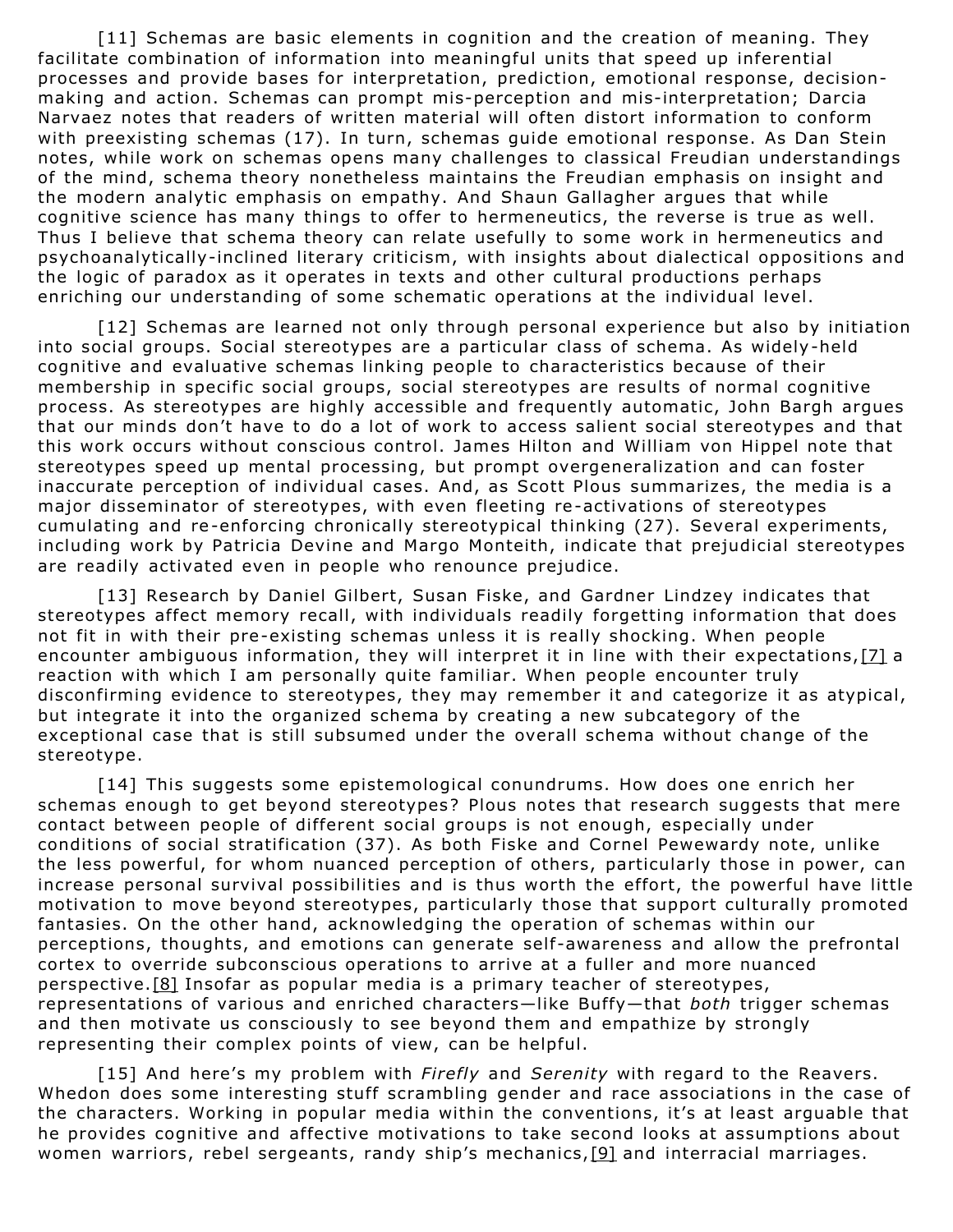That this can operate ambiguously is clear; Joy Davidson's and Nancy Holder's contrasting interpretations of the women characters in *Firefly* is an example. But I think subversion can still be possible here. On the other hand, when stereotypical elements operate without foregrounding, at the edge of awareness, with no critical space opened up by emotional investment in the characters being stereotyped, they run a greater risk of merely triggering pre-existing schemas. And I think this is the case with Reavers and stereotypical Indians.

### **On the Construction of Native Americans: Not Just Another Stereotype**

[16] The claim that identity is stabilized through exclusion is, I'm assuming, a familiar one, argued from the perspective of both social psychology and psychoanalysis. The claim that American national self-identity is in important respects premised on the abjection and "extermination" of the Native in particular is likewise quite broadly argued. (By this claim I am not ruling out other important exclusions, such as of blackness, Mexican-ness, the feminine, etc.). Finally, the claim that the repressed returns and remains an object of desire is a familiar basic tenet of psychoanalytic theory. Thus, as Karen Gagne notes, while the first move, of Indian-hating, has been culturally dominant, it has always been dialectically related to Indian-loving—the fascination and appropriative romanticism that, in its guilt-ridden ambivalence about the perceived costs of civilization, identifies with Indians and with wild and free Nature. Both elements are indicative of an American psyche that is haunted, and neither actually takes account of Indigenous peoples as real and surviving (Neale 9) in their own right. In this respect, post-structuralist work by Renee Bergland on the Native as the undead, haunting and thereby at once constituting and destabilizing American national literature, reflects what Lakota theorist Vine Deloria said at least twenty years before:

Indians, the original possessors of the land, seem to haunt the collective unconscious of the white man and to the degree that one can identity the conflicting images of the Indian which stalk the white man's waking perception of the world one can outline the deeper problems of identity and alienation that trouble him  $(x)$ .

What does this have to do with the Western genre? Four centuries of Europeans' writings of all sorts—scientific, philosophical, legal, religious and literary—built a rich store of images of Native Americans for eventual deployment in film. Here I'm going to touch on some of the ones relevant for analyzing *Firefly* and *Serenity*.

[17] The fantastical dichotomy between the good, noble, peaceful Indian victim ("fluffy Indigenous kittens, 'til we came along" [*Buffy, "Pangs,"* 4008]) and the evil, ruthless marauder goes back as far as Columbus's encounters with the Tainos and Caribs (which became Canibs, then Cannibals, a development that, as Harry Salwall reminds us, tells us more about European paranoia than about the Caribs). But Jacquelyn Kilpatrick credits Cooper's *Leatherstocking Tales* (for example, *The Last of the Mohicans)* with uniquely entrenching it (2). In Cooper we find not only the dichotomy but the also the figure of the "Indianized white intermediary," the new, post-European, authentically American hero, who is a better Indian than the Indians (who are, of course, the last of their kind) (Kilpatrick xv). This figure is a staple of the Revisionist Western *Ulzana's Raid*. The shadow accompaniment of the new American hero is the person who has actually "gone native," lost his or her balance and interiorized Native consciousness. The presence of this trope renders problematic Whedon's claim to be using the Reavers to represent the darkness of human nature in general; historically, the view that darkness is a part of human nature was entirely compatible with the view that Indians were particularly malign representatives of this general principle. Indeed, the fears of 'going native' depend upon it.

[18] The savage rapist is likewise a figure several centuries old, while the "dumb Indian" is a more recent reversal of earlier framings of the savage as intelligent (endowed with Reason) but ignorant. The dialectical tension between these codes lives on in filmic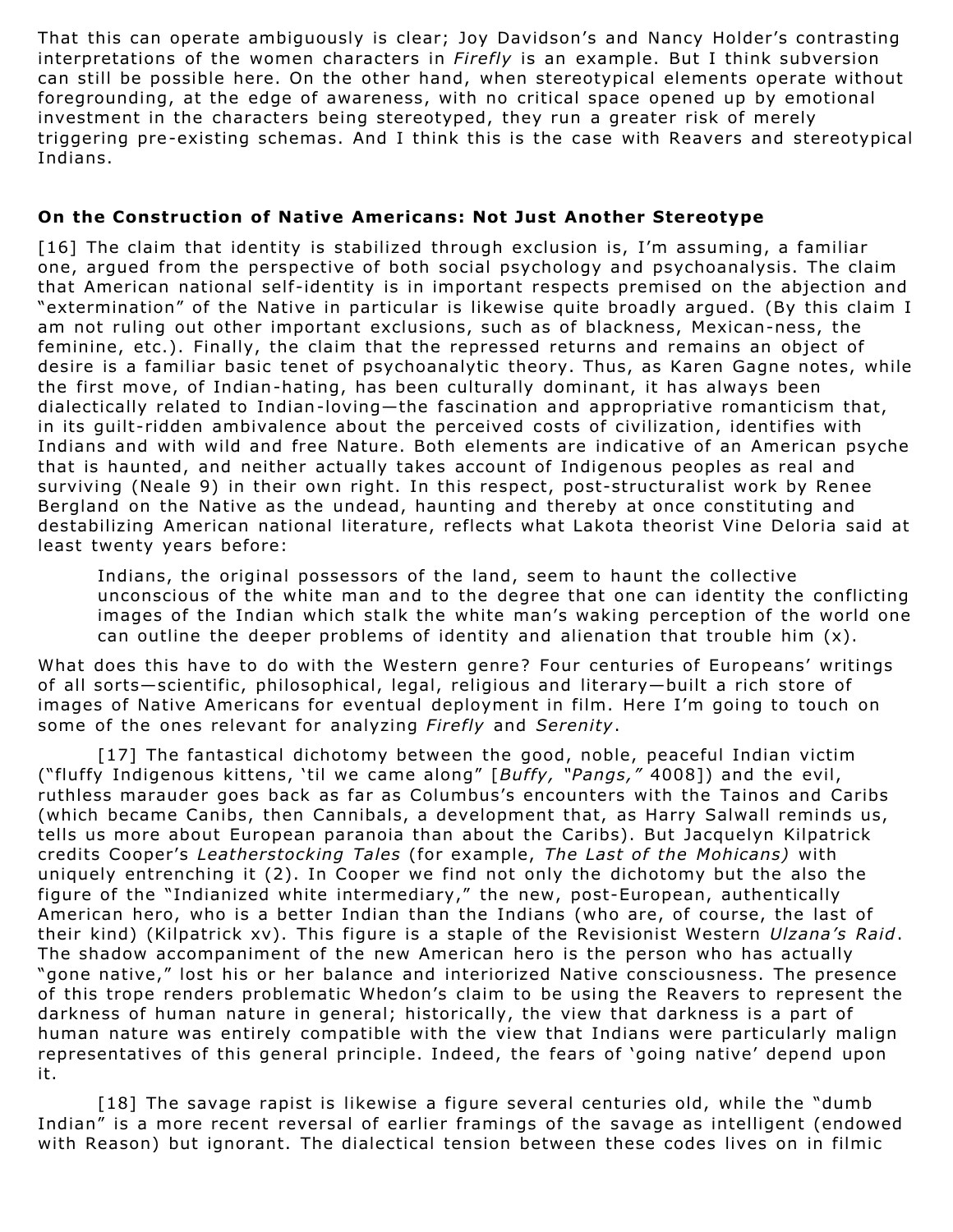portrayals of Indians as both inarticulate and primitive in their beliefs *and* demonically crafty.

[19] John O'Connor notes that film (and television as an outgrowth of film) is both heir to and a promulgator of cultural constructions, while Kilpatrick notes that visual media strive for the status of authoritative discourse, implicitly and often quite explicitly (xvii). And, precisely as visual, film has enormous epistemological privilege. Simply put, we naturally tend to believe what we see, and we are further trained into such habits by prevailing practices and institutions.

[20] The Western is characterized by critic Tim Dirks as "the major defining genre of the American film industry," and the connection between the Western and film goes back to film's very roots. Some of Thomas Alva Edison's first Kinoscope recordings were of what he took to be an *authentic* Sioux Ghost Dance (Kilpatrick 17), and the projects of silent film often centered around white directors trying to get the story of the Indians right. In fact, it was the Indian and not the cowboy who was the first subject of silent Westerns (Halnon). While initial representations were relatively benign compared to later ones, the circulation of endlessly repeated ideas about general "Indianness" has had peculiarly powerful repercussions for Native Americans. Blatant distortions have sedimented into phantasmagoric cultural orthodoxy. Living, breathing tribal persons are projected into a sort of hyperreality, becoming, in Deloria's words, "a pale imitation of the real Indians of the American imagination" (xvi) forced to confront present institutions that remain premised upon fantasies of the past. As work by Jason Edward Black, Pewewardy, Thomas Norton-Smith and others makes clear, the bizarre intransigence exhibited by many college and professional sports teams when faced with tribal people's requests that the teams change their mascots is a case in point.

[21] That the Western as a film/television genre occupies a uniquely powerful place in the construction of national identity is a point made by numerous scholars; I worked with analyses by Armando José Prats, Edward Buscombe and Roberta Pearson. That this has also had global consequences is nicely underscored in a comment by Gary Johnson: "The iconography of the Western is the largest and richest of all the film genres, and Hollywood has burned it into the minds of moviegoers from Dodge City to Timbuktu" (1). In turn the narrative of cowboys and Indians has shaped the colonial narratives of selfjustification and modern identity in other contexts of settler colonialism like Canada ("Common Portrayals of Aboriginal People") and Australia, where, as Ann McGrath notes, it replaced the more homegrown figure of the bushranger.

[22] Yet scholars such as Prats and Jane Tomkins have noted that while images of Indians have been ubiquitous in Westerns, their subjectivity has been notably absent. While I think Tomkins perhaps overstates the case when she reduces their role to that of "a particularly dangerous form of local wildlife" (8), she has a point, reinforced by Prats' analysis of more recent Revisionist Westerns as just a more subtle play on theme of the vanishing Indian. On the logic of abjection, this should make sense. A further explanation for the hollowness Tomkins notes is the fact that the Western genre has proven rather flexible in providing a frame for working out other problems of national self-identity. As Neale notes, Indians have thus sometimes functioned as signifiers for some other concern, such as black-white race relations (9). I cannot develop this rich theme here, except to point out that the link between Westerns and space epics should be clear; in the1970s, when racial tension and white guilt become a fairly evident theme in mainstream culture, science fiction presents the trope of the frontier generally unmoored from its historical associations. This point is relevant because here is one place where I believe Whedon missteps in his construction of the world of *Firefly*. His combination of the Western genre and space story triggers quite specific historical associations with the Western genre and, indeed with American history. But the futuristic framing encourages the move to explainaway the obvious deployment of specific images and codes as invocations of broader concerns without much reflection on how they're continuing to structure perception of current persons.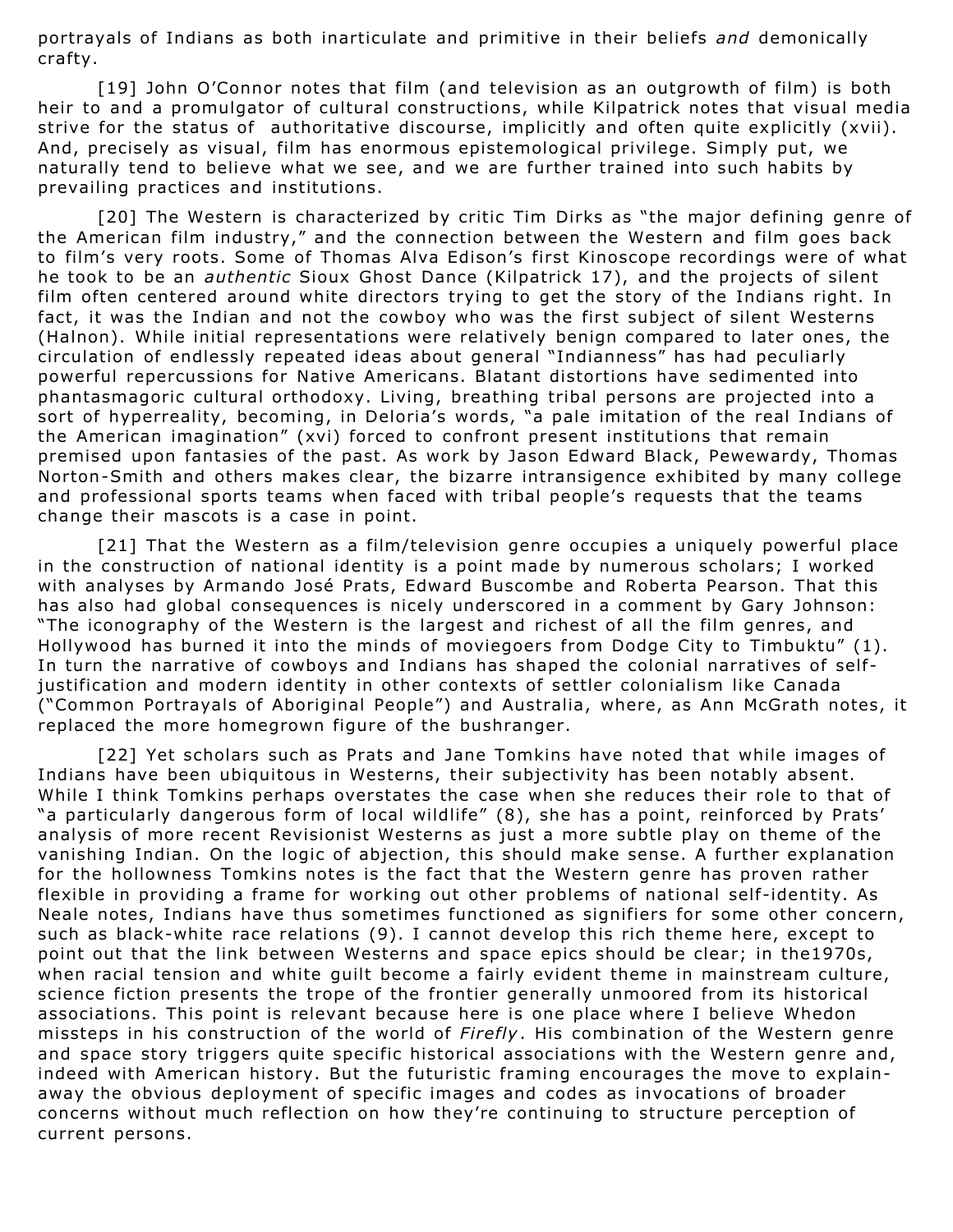#### **Indian Coding in** *Firefly*

[23] I watched most of the series in the order it appeared on television; that put "Bushwhacked" (1003) as the second episode and "Serenity" (1001) much later in the season. But since "Serenity" was intended as the series premiere, I will focus on it first. Whedon's intended order is significant, because it suggests that the original conception was to introduce the Reavers in the very first episode and to have two episodes featuring the Reavers in the first four episodes. As noted above, order of presentation is important for reinforcement of stereotypes; once a stereotype is activated, subsequent disconfirming information is unlikely to be sufficient for breaking it.

[24] Starting with the series premiere, the first mention of the Reavers is left unexplained and takes place when Mal is deciding to unload a set of stolen food concentrate bars to Patience, the matriarchal leader of the moon, Whitefall. Given that she shot him during their last encounter, her trustworthiness is an issue. Jayne asks Mal whether he trusts her, and Mal's response is "'Bout as much as I'd trust a baby to a pack of Reavers." The term "pack of wild Indians" is at least 100 years old, and the formulation thus aligns the Reavers with Indians from the start. It's not explicit, however; perhaps upon hearing the phrase a viewer could imagine that the Reavers are sorts of animals. On the other hand, in ordinary language we don't have "packs" of aliens or soldiers; both of these possibilities are implicitly ruled out as threats from the start. In this context, the fact that the Reavers turn out to be savage humans coheres entirely with pre-existing expectations.

[25] The Reavers get their first visual much later in the pilot, as the Serenity crew encounters a Reaver ship in space. But first the mounting threat is signaled musically, and this is significant. Werner Wirth and Holger Schramm summarize a multitude of research on the effects of music and note that music can effectively influence the meaning of narration; not only does background music shape the interpretation of single scenes, its deployment in crucial scenes shapes the interpretation of subsequent scenes and the entire plot. "Finally, persuasive functions take place if the pictures are emotionally loaded with music independent of the other elements in order to foster the spectator's identification with the protagonists" (Section 2C). Christopher Hight goes further in arguing for the importance of musical elements in constructing racial identity and notes that diachronic harmony, with its specific scales and compositional conventions that emphasize a tonal center, is a system of representing the emerging modernist view of nature as mathematically ordered and reconcilable to a single scale of measurement (13-14). In the pilot scene, the threat is signaled with a change in tonal progression through various harmonically related but unresolved chords, rendered mainly in strings accented with some light chiming. Both the strings and the chimes remain with a distinctively European musical language, the chimes having a connection with the ominous tolling of church bells. The music continues its changes through the scene as Mal and Wash try to get a view of the ship approaching them. Then Mal utters, "Reavers," and the music changes immediately to, predictably, a drum beat with a stress on the first beat—updated to an extent with a metallic tone in there but still unmistakably stereotypical of Hollywood "Injuns." (Editors' note: Cf. Lerner and Neal's discussions of the implications of music in *Firefly.*)

[26] The first visual of the Reavers is of the ship. If things like ships are characters on science fiction shows, and the front of the ship is its face, then this one has "Injun" warpaint on, with a red stripe down the nose and stripes across each cheek. As the shooting script specifies, "everything about this vessel says, savage." While the Reaver ship is passing, we have a classic Western shot sequence of Indian encounter, with cross cuts between the scenes of the ship and Serenity's passengers. The most noteworthy shot is of Mal grabbing Zoe's hand, replicating countless Western shots of terrified settlerfamily members holding on to each other. This sequence of shots raises our emotional investment in the story and solidifies our identification with the crew.

[27] Mal's intercom announcement is noteworthy: "We're passing another ship.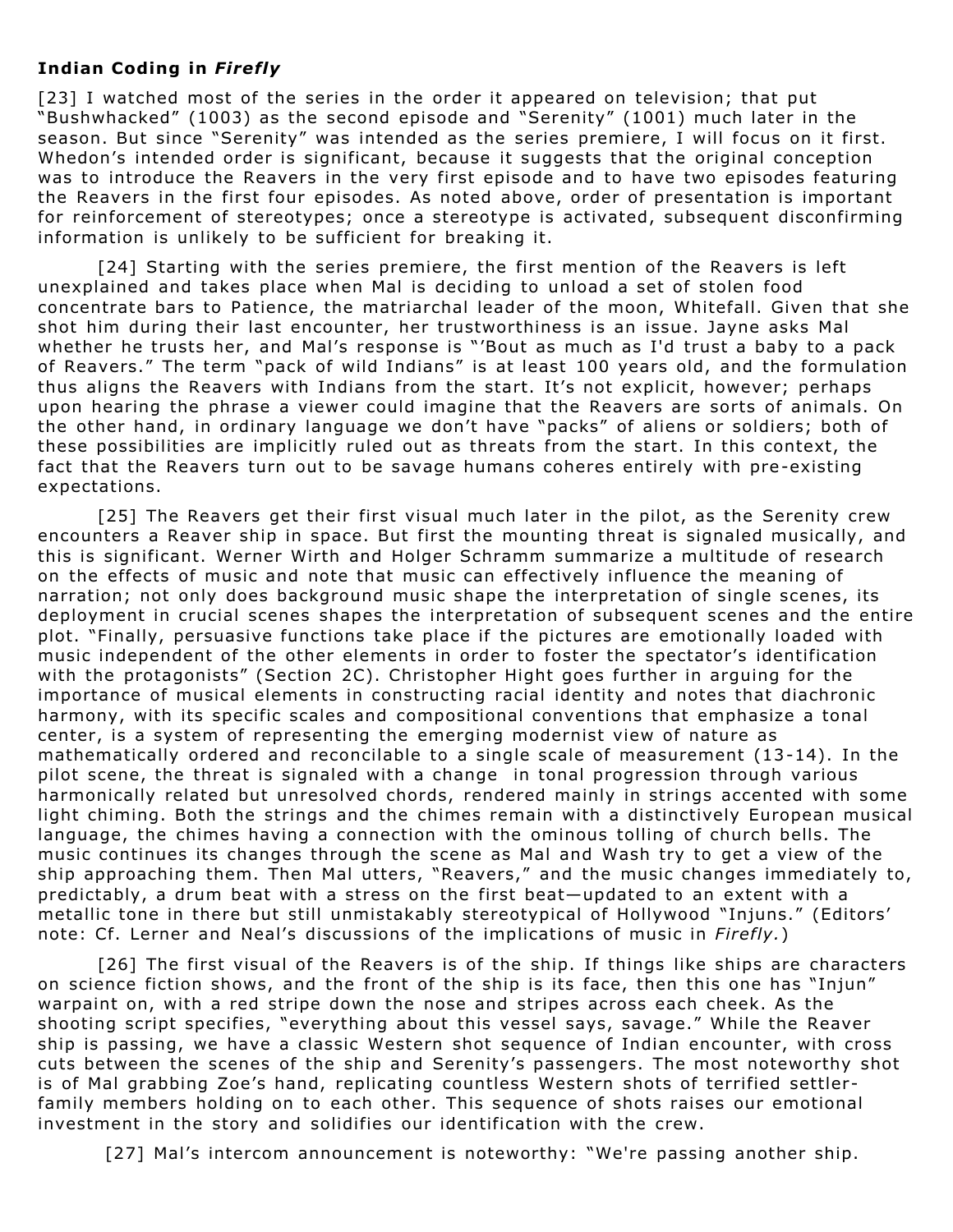Looks to be Reavers. From the size, probably a raiding party." The term "raiding party" certainly brings to mind stereotypical Injuns. Perhaps it brings to mind other groups as well, (though I'm not sure what); while the term "raiding party" is sometimes used in a military context, the term "pack" has already removed us from that set of associations. Returning to the dialogue, we have the conversation between Zoe and Simon that gives us the first origin story of the Reavers:

ZOE: You've never heard of Reavers?

SIMON: Campfire stories . . . Men gone savage at the edge of space, killing, and . . .

ZOE: They're not stories.

SIMON: What happens if they board us?

ZOE: If they take the ship, they'll rape us to death, eat our flesh and sew our skins into their clothing and if we're very, very lucky, they'll do it in that order. ("Serenity," (1001)

The connection of cannibalism to Native American stereotypes should be clear. Mary Alice Money has suggested that in the Western genre, cannibalism also can be connected with white settlers, for example Alfred Packer and the Donner party. However, when we consider the connotations of "raiding party," the notorious cases of white settler cannibalism did not involve raids on other groups. Additionally, I think the links between white cannibalism and the fear/desire of "going native" need to be explored before settling into Money's interpretation.

[28] When I first reviewed this scene, the phrase "rape us to death" seemed noteworthy as it reminded me of *Ulzana's Raid,* in which the Burt Lancaster character describes the Apaches as raping women to death. In the commentary on *Serenity*, Whedon specifically mentions *Ulzana's Raid* as an inspiration for a scene I'll discuss below. The idea of Indians wearing the scalps of their victims on their person is familiar.

[29] In "Bushwhacked" (1003), the other series episode featuring Reavers, the crew boards a ship that has been subject to a raid. Along with carnage, they find one survivor and we have the following dialogue between Jayne and Book:

JAYNE: Reavers ain't men.

BOOK: Of course they are. Too long removed from civilization, perhaps—but men. And I believe there's a power greater than men. A power that heals.

MAL: Reavers might take issue with that philosophy. If they had a philosophy. And if they weren't too busy gnawing on your insides. (then)

Jayne's right. Reavers ain't men. Or they forgot how to be. Now they're just . . . nothing. They got out to the place of nothing. And that's what they became.

A few minutes later, we have the crew find evidence of a booby trap:

MAL: Booby trap. Reavers sometimes leave 'em behind for the rescue ships.

Here is the play of two important tropes with regard to Indians. One reflects the early debates about whether Natives were human and if so, what sort of responsibility Christians had for converting them. The other reflects the stereotype of Indians being somehow at once stupid and crafty—a stereotype with a lively ongoing life outside the cinema.

#### **Indian Coding in** *Serenity*

[30] In *Serenity*, the introduction to the Reavers is a bit different; gone is the "tribal" drumbeat. Instead, there is action music through the scene in the bank vault where Mal and crew are robbing the payroll. We cut to a flash of River's alarmed face and then cut to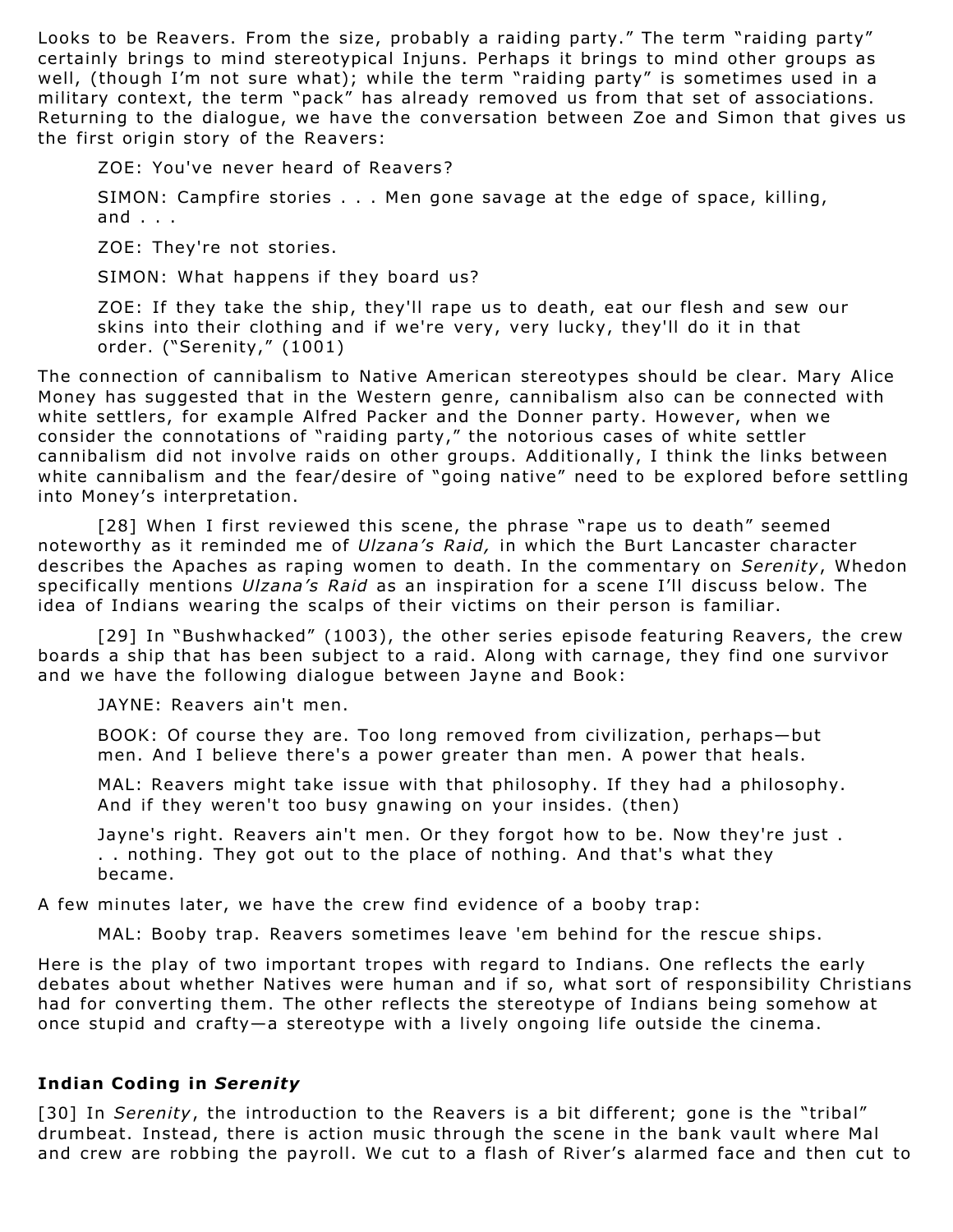outside, where a boy of about eleven is talking with his mother about hearing something. In the background, there are only some very light strings and natural sounds of crickets and a dog. The mother says she'll tell the "lawman" about the shots heard, placing us squarely in the Western, something that actually hadn't been all that strongly signaled before; the previous scene with the futuristic blue room has a more science-fiction feel to it. With the scene outside, we have some scrambling of the iconography with the little boy's hat, but the mother seems to be dressed in typical prairie fashion. She straightens up to turn around, and there's a slight pause in the background sounds. Then we cut to the Reaver's face and his slashing action; like "Injuns" of old, he is presented as having managed stealthily to sneak up upon the hapless woman and child. This first visual of a Reaver is noteworthy, not because all Reavers look like him, but because he is presented *first*. He has brown skin and long, straight, black hair. This glimpse is enough to activate the stereotype of the savage Injun. Further, viewers are placed into the position of the victims in this scene and we are thus invited to identify with them.

[31] The second Reaver we see initially from the legs down. With heavy boots, spikes, and what look like shin guards, he looks futuristic; subsequent shots show that he seems to have long, lighter-colored dreadlocks, but the shot sequence emphasizes his landing and his energetic run for the kill. The only color on his black clothing is red, which has racial coding but can admittedly also symbolize blood.

[32] Moments later we have a sequence in which a trio of Reavers grab a young man who had tried to board the hovercraft Mal and crew are using to get away from the raid; Mal had thrown him off the moving craft because they didn't have room for him. The Reaver shown first grabbing him has noticeably long, dark hair. Mal shoots the young man as he is dragged off. As noted above, in the commentary accompanying the DVD, Whedon explains he was inspired here by a scene in *Ulzana's Raid* featuring a Calvary officer escorting a woman and her son from their ranch to the fort for protection; they are ambushed, and when the officer attempts to outrun the ambush, the woman begs him to return to her side. Knowing it will do no good, he shoots her between the eyes in order to spare her the fate of being "raped to death."

[33] Following this scene of direct homage to a specific Western, we have fleeting glimpses of other Reavers in action. The first is a pair, one wearing fringe dragging off a woman (the angle of the shots suggests she'll be raped). The second is of a Reaver with a Mohawk diving after a fleeing victim under what seems to be an arbor. We then cut back to a scene showing the back of the fringe-coated Reaver dispatching a victim, shot through a row of umbrellas; what is highlighted in the shot is the movement of the fringe. Finally, we get another very brief—almost subliminal—full-face close-up of the Reaver with the long, dark hair, snarling directly at the viewers, and, by implication, attacking us again. [\[10\]](http://slayageonline.com/essays/slayage25/Curry.htm#_edn10)

[34] Other Reavers noticeably have long blond hair, long dreadlocks, or scattered patches of hair. One could respond to my placing so much significance on the first glimpse of the Reaver, the brief shots of Reavers wearing Indian-coded garb or hairstyles and the shots of the Reaver directly threatening the audience by noting the fact that some of the later shots, such as of the Reaver corpse on the ship, are clearer or more lingering. Perhaps these subsequent shots could motivate us to question our first association between Reavers and Hollywood Indians, and the longer time devoted to them is meant to spark such questioning. However, I argue that the first sequence, of the boy and his mother seized upon by the Reaver, is structured so as to garner a particularly empathetic and strong emotional response. First, the viewer's sympathy for the victims is fostered by the brief moment of pause and quiet conversation between the boy and his mother. The relative lack of background music in this instance pulls us in further. Then we have the startling, even terrifying scene of the Reaver's face from the perspective of the victim. I suggest that the strength of both emotional responses, and their order, contributes to the power (and the enjoyment) of the scene, and that this response is, in most instances of viewing, strong enough to subvert subsequent critical responses that may take place. We know consciously that in the story Reavers are of all racial types. But the socially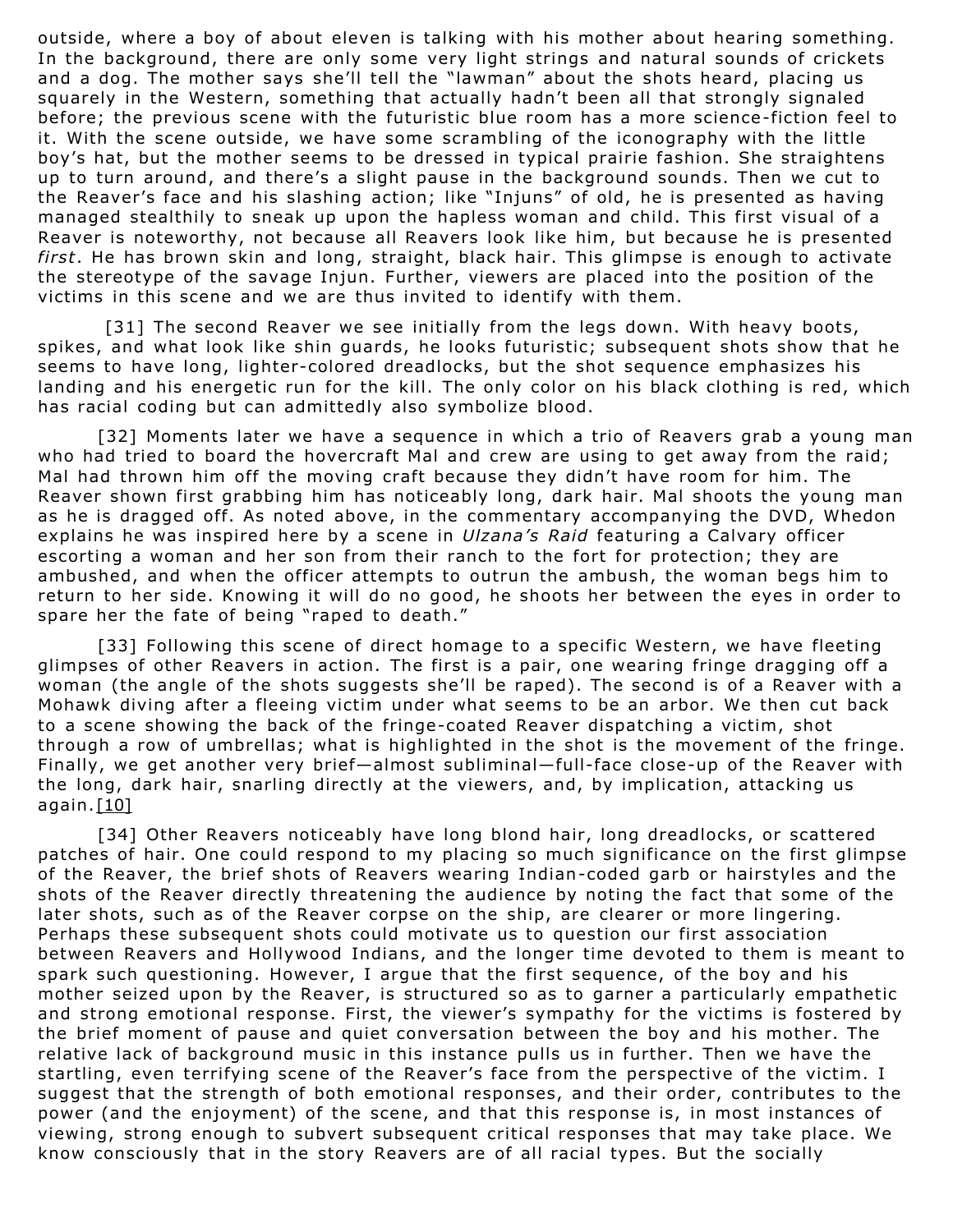significant association continues unabated, based on activation of both the cognitive association between savagery and stereotypical Indian physiognomy and garb and a set of accompanying real sympathies and fears. Indeed, it's the conscious overlay ("Of course the Reavers aren't Indians. Look at the longer shots where they're shown not to be.") that makes the activation of the stereotype even more insidious.

#### **Mal Goes Native**

[35] As mentioned above, one of the fundamental tropes of the American narrative is of the person (i.e., white man) who makes himself anew by surviving on the frontier. To find his own place in the world, he frequently has to pass through enemy territory. To survive and flourish in this new land, this new man, as mentioned above, has to adapt himself to the frontier conditions and take up enough of the native ways to ensure survival in what is essentially another's world. Cinematically, this is symbolized sartorially, by the character's taking up of costuming that combines white and Indian elements. This life is a risk, of course; the Native monstrous threatens to engulf the white hero, and he frequently risks misunderstanding by other whites. These dimensions of the representation of the American frontier hero have to be employed when thinking about a major plot point in the movie, when Mal orders the crew to dress up the tenth character, Serenity herself, in warpaint. Mal is going to the edge, literally and figuratively, and the crew is horrified, because not only is he using the bodies of friends, he's desecrating Serenity. Yet he must go this far, into this frontier, to redeem himself and find his heroic moral compass.

#### **A Deconstructive Move—Perhaps**

[36] In *Serenity* the Reavers' true origins are revealed. They are the creation of the Alliance, an unintended consequence of their meddlesome social engineering. With this move, Rabb and Richardson argue, Whedon has shown his critical hand: "The Reavers are the worst result of technological dehumanization, and . . . also represent the dehumanized image of Native Americans." River, as a product of the Alliance herself, is a stand-in for viewers—at least those of British and European heritage—who, with respect to the savage images of Native Americans, should be brought to the "uncomfortable realization that 'we made them' . . ." In their reading, Rabb and Richardson emphasize River's exhibition of cultural guilt, symbolized by her vomiting, upon learning of the Alliance's role in creating the Reavers.

[37] Nevertheless, it is striking that River's regret is fleeting; of even more significance is the fact that she can now pick herself up and fight. Indeed, her singlehanded slaughter of the Reavers is an emotional high point of the story and of her particular arc—the sign that she, like Mal, has come into her own and regained her psychic equilibrium. In this respect the moment of recognition of cultural guilt exhibited by a sympathetic character actually functions quite insidiously, prompting sympathetic identification with a mentality that can go on to say, "Well, we made this mess, now we must 'stay the course' and clean it up," at the further expense of mostly Others' lives.

[38] In contrast to the other villain of the movie, the Alliance Operative, who is given a free pass, the only good Reaver is a dead Reaver. This is not surprising; while the Operative, though evil, is given a range of recognizably complex human motives, the Reavers are predictably subhuman.

[39] Rabb and Richardson blame their subhumanity on us, because we are the ones who made them what they are. According to their reading, we are meant to see through the image of savagery and recognize the framing as our doing. But the lens offered merely reframes Indians with another dismissive stereotype—that of the noble savage who is too naïve to protect himself. Once again, the metaphor refuses to stay in its place and proceeds to construct reality. Indeed, the narrative of the entire fate of Miranda subtextually replays the familiar trope of Manifest Destiny; in the face of Western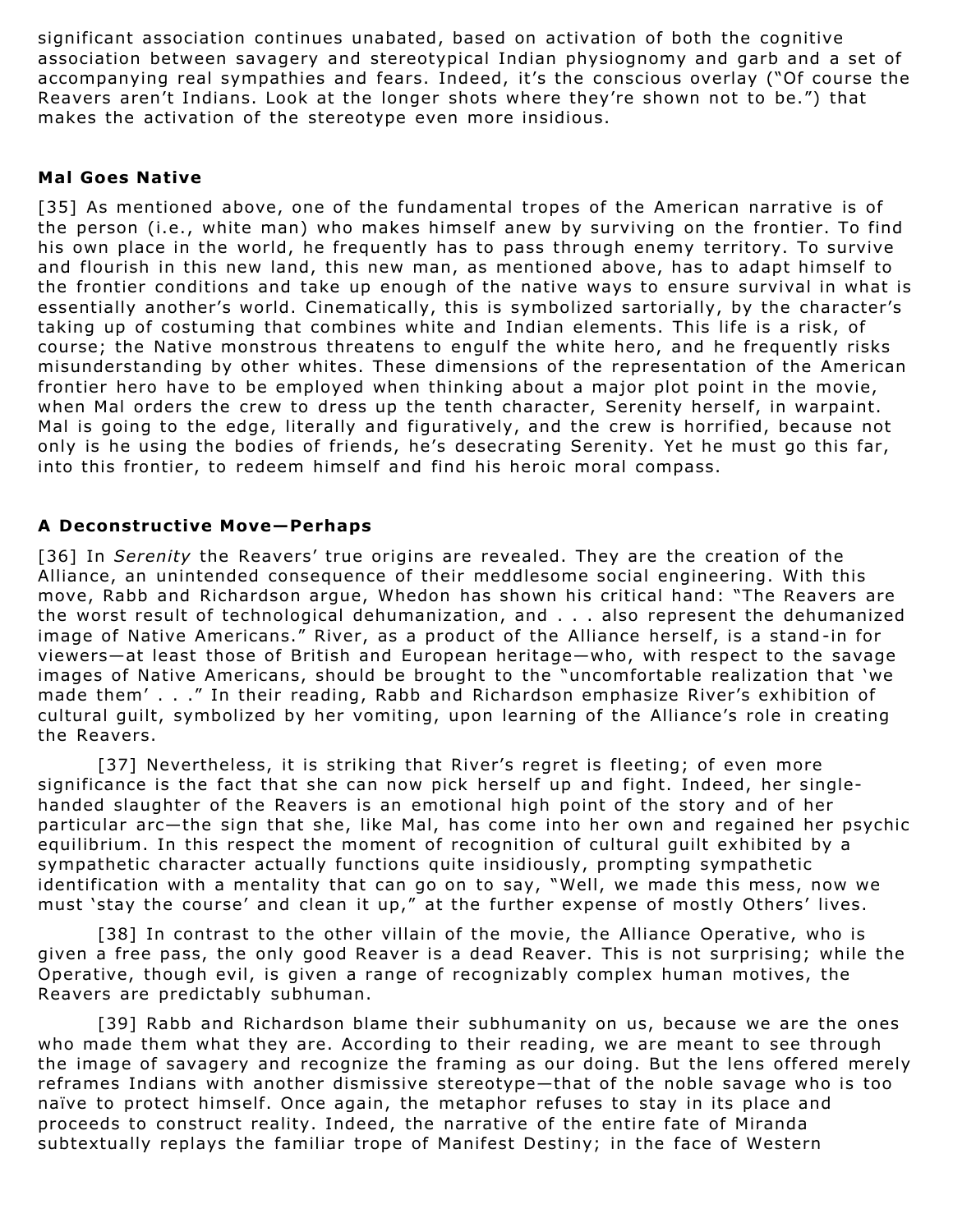intellectual, technological and immunological superiority, the peaceful ones laid down and died while the remainder are fit only for slaughter.

#### **Conclusion**

## "A picture held us captive, and we could not get outside of it . . ."

Wittgenstein, Section 115

[40] My argument is that the way in which some representations of Reavers are employed in *Firefly* and *Serenity* serve, regardless of their intended function, to entrench rather than deconstruct their associated stereotypes of American Indians. This is because many occur quickly, and at the margins of awareness, accompanied by strong emotional responses sparking little motivation to raise initial sets of associations to the level of conscious examination. I argue further that the deployment of these images is noteworthy because of the uniquely foundational role that discourses about Indians play in the formation of American identity and the important place cinema and television have had in exporting that identity to other relevant contexts. To this extent, *Firefly* and *Serenity* function to continue structuring viewers' pleasures, moral frameworks and motivations in a way that paradoxically supports continued investment in colonialist mentalities, with their predictable geopolitical effects.

[41] In his paper about the phenomenon of *Buffy* Studies and the question of theory (presented at the 2006 *Slayage* Conference), Greg Erickson noted that television studies must now reckon with the interactive nature of visual-textual media. He mentioned that Whedon has acknowledged being illuminated by some fans' interpretations of his work that he hadn't considered. To me this signifies the legitimacy in *Buffy* Studies of questions about accountability in the production of these texts. I should stress that I am *not* holding Whedon to some pre-defined model of political correctness. But it is undeniable that Whedon has authority. While we're all caught up in the historical deployment of discourses, Whedon's agency is not negligible, nor is ours. Given our position as adults, at the very least, and often teachers and parents, this raises questions about our modes of complicity and responsibility.

[42] I am certainly not arguing that it is Whedon's intent to promote racism or a colonialist mentality; indeed, I think the evidence regarding his explicit intentions is to the contrary. However, I do think that in working with the Western genre he was playing with fire of a peculiar sort. The Western is not just another story form. Whatever we might wish to say about its connections to other forms and archetypes, and whatever its transmutations and ironic recastings, the Western continues to depend in a remarkably straightforward way on the continued abjection of a very specific group of people. In this respect, to be less than clear about one's deconstructive project—if that's what it was—is very problematic.

#### **Acknowledgements**

Thanks to Nancy Billias, Josef Velazquez, Elizabeth Vozzola and last, but not least, my husband for their insights and suggestions. Thanks also to Rhonda Wilcox and the editorial staff at *Slayage* as well as to Doug Rabb.

#### **Works Cited**

Alderman, Naomi, and Annette Seidel-Arpaci. "Imaginary Para -Sites of the Soul: Vampires and Representations of 'Blackness' and 'Jewishness' in the *Buffy/Angel*verse."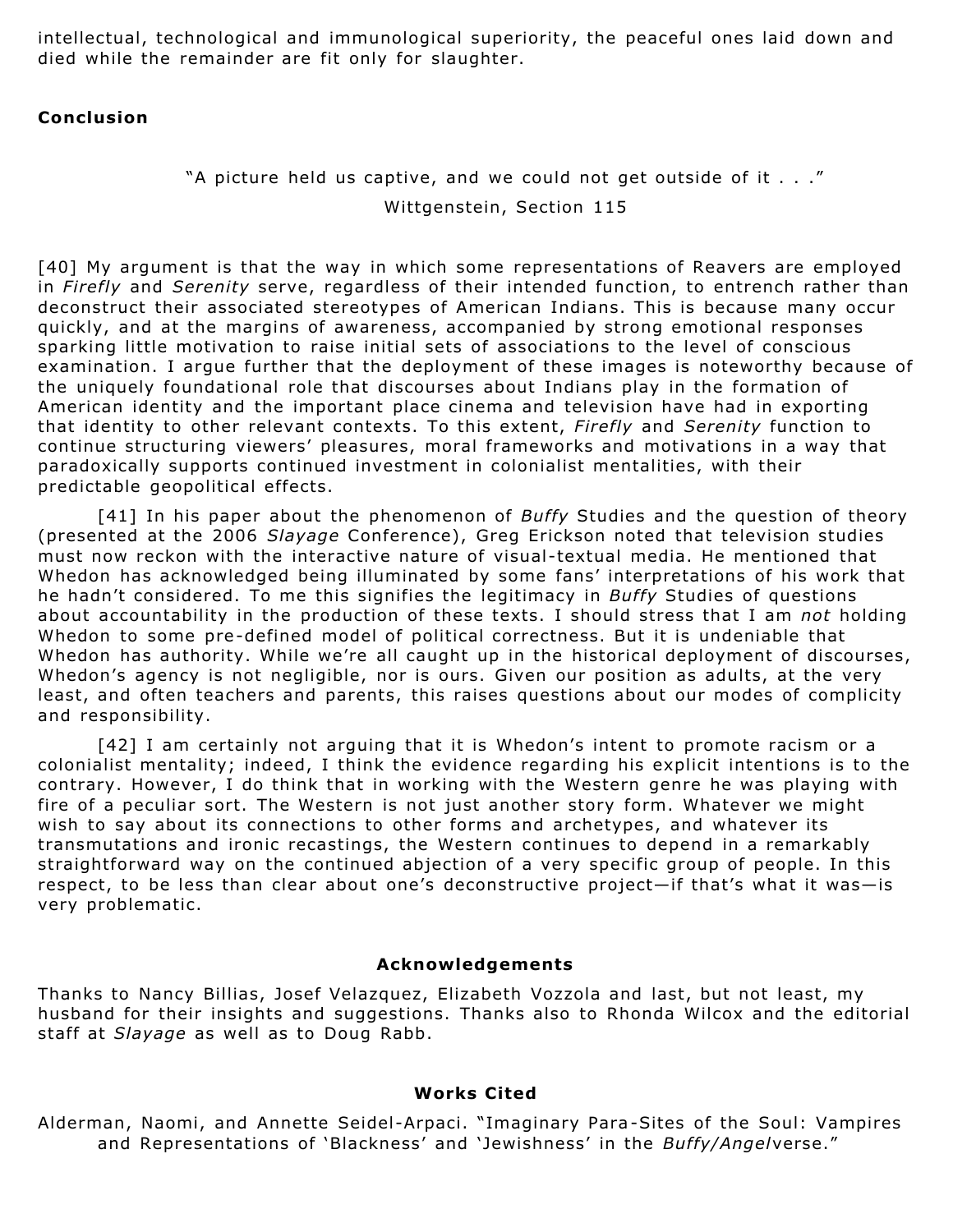*Slayage: The International Online Journal of Buffy Studies 10 (2003)* <http://slayageonline.com>

- Arroyo, Sam. "Joss Whedon Panel @ Wondercon: Full Report." Comic Book Resources. 1995-2005 Boiling Point Productions DBA Comic Book Resources. October 20, 2005. <http://www.comicbookresources.com/news/newsitem.cgi? id=4841>.
- Bargh, John A. "The Cognitive Monster: The Case against Controllability of Automatic Stereotype Effects." *Dual Process Theories in Social Psychology*. Ed. S. Chaiken & Y. Trope. New York: Guilford, 1999.
- Battis, Jes. *Blood Relations: Chosen Families in* Buffy *and* Angel. Jefferson, North Carolina: McFarland, 2005.
- Bergland, Renee. *The National Uncanny: Indian Ghosts and American Subjects.* Hanover and London: University Press of New England, 1999.
- Black, Jason Edward. "The "Mascotting" of Native America: Construction, Commodity, and Assimilation." *The American Indian Quarterly*. 26:4 (2002): 605-622.
- Buscombe, Edward and Roberta E. Pearson. "Introduction." *Back in the Saddle Again: New Essays on the Western*. London: British Film Institute, 1998.
- "Common Portrayals of Aboriginal People." Media Awareness Network. 2006 Media Awareness Network. http://www.media
	- awareness.ca/english/issues/stereotyping/aboriginal\_people/aboriginal\_portrayals.cfm
- Davidson, Joy. "Whores and Goddesses." *Finding Serenity: Anti-Heroes, Lost Shepherds and Space Hookers in Joss Whedon's Firefly*. Eds. Jane Espenson and Glenn Yeffeth. Dallas, TX: BenBella Books, 2005. 113-130.
- De Angelis, Paul. "Firefly (2002-2003)." *Culturevulture.net: Choices for the Cogniscenti*. Editor and Publisher, Arthur Lazare. 1998-2005 Arthur Lazar. 20 October 2005. <*<http://www.culturevulture.net/Television/Firefly.htm>*>.
- Deloria, Vine. "Foreword: American Fantasy." *The Pretend Indians: Images of Native Americans in the Movies*. Eds. Gretchen M. Bataille, Charles L.P. Silet. Ames: The Iowa State University Press, 1980.
- Devine, Patricia G., & Monteith, M. J. (1999). "Automaticity and Control in Stereotyping." *Dual-process Models and Themes in Social and Cognitive Psychology*. Eds. S. Chaiken and Y Trope. New York: Guilford Press, 1999. 339-360.
- Dirks, Tim. "Western Films." *The Greatest Films.* Tim Dirks, 1996-2006. 10 Feb. 2008. <*<http://www.filmsite.org/westernfilms.html>*>.
- Edwards, Lynne. "Slaying in Black and White: Kendra as Tragic Mulatta in *Buffy*." *Fighting the Forces: What's at Stake in Buffy the Vampire Slayer. E*d. Rhonda V. Wilcox and David Lavery. Lanham, MD: Rowman & Littlefield, 2002.
- Erickson, Greg T. "21<sup>st</sup> Century Theory and Cultural Studies: A View from the Edge of the Hellmouth." Presentation at SC2 Conference on the Whedonverses. Gordon College, Barnesville, GA May 25-28,2006.
- "Frequently Asked Questions." Project Implicit Demonstration site, 10 Feb. 2008.<*<https://implicit.harvard.edu/implicit/demo/background/faqs.html#faq13>*>.
- Fiske, Susan. "Professional Profile." 10 Feb. 2008. <*<http://fiske.socialpsychology.org/>* .
- Gagne, Karen M. "Falling in Love with Indians: The Metaphysics of Becoming America." *CR: The New Centennial Review* 3.3 (2003) 205-233.
- Gallagner, Shaun. "Hermeneutics and the Cognitive Sciences." *Journal of Consciousness Studies*. 11 (2004). 10 Feb. 2008.
	- <http://pegasus.cc.ucf.edu/~gallaghr/gall04h&cs.html>.
- Halnon, Mary. "Indians and Mexicans: Alternative Cultures in the Silent Western." The Silent Western: Early Movie Myths of the American West. University of Virginia American Studies Department. 10 February, 2008.

<http://xroads.virginia.edu/~HYPER/hns/westfilm/west.html >.

- *The Handbook of Social Psychology*. 4th ed. Eds. Daniel T. Gilbert, Susan T. Fiske, and Gardner Lindzey. New York: McGraw-Hill, 1998.
- Hight, Christopher. "Stereo Types: The Operation of Sound in the Production of Racial Identity." *Leonardo* 36.1 (2003): 13-14.
- Hilton, James L., and William von Hippel. "Stereotypes." *Annual Review of Psychology* 47 (1996) retrieved from InfoTrac OneFile.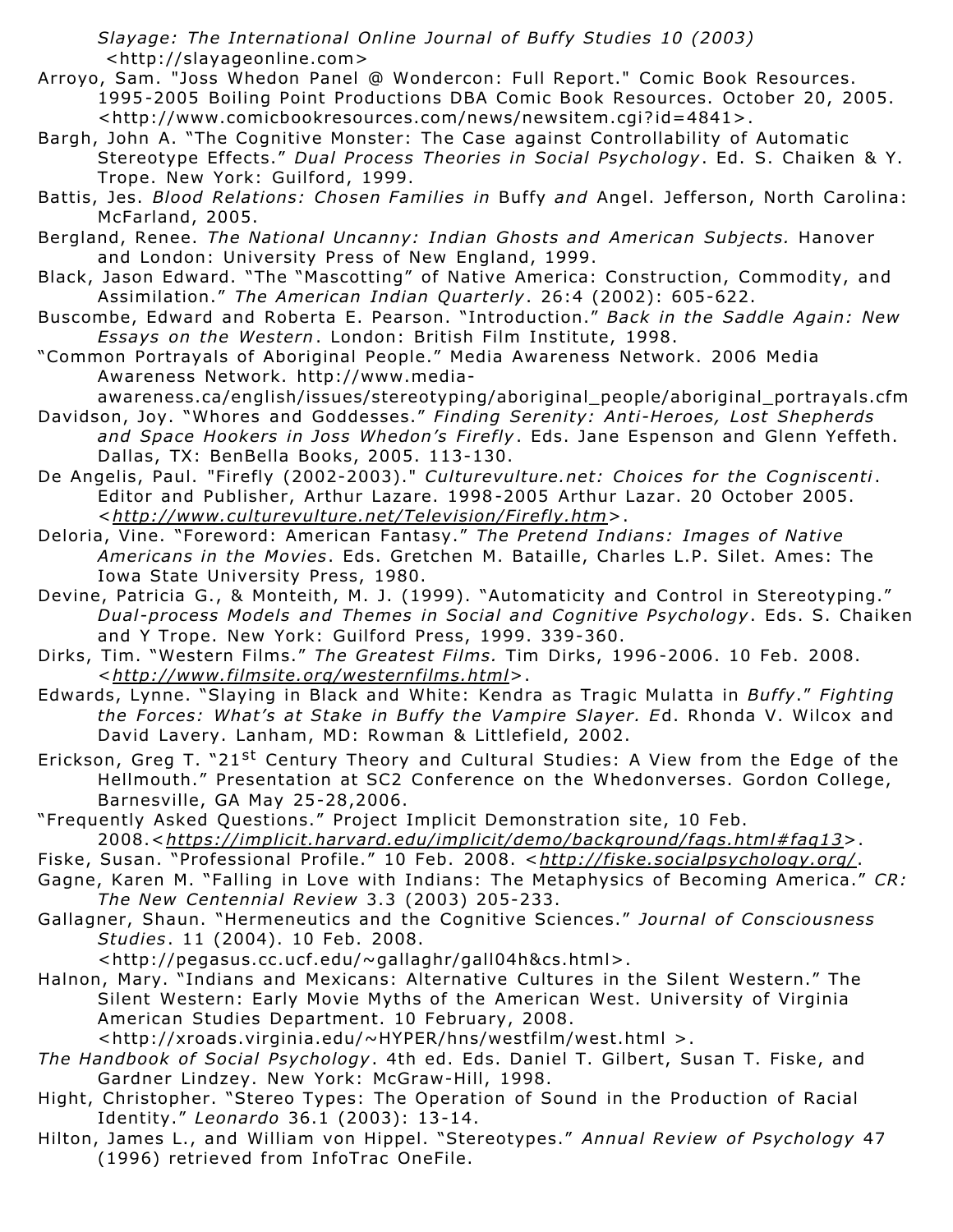- Holder, Nancy. "I Want Your Sex." *Finding Serenity: Anti-Heroes, Lost Shepherds and Space Hookers in Joss Whedon's* Firefly. Eds. Jane Espenson and Glenn Yeffeth. Dallas: BenBella Books, 2005. 139-154.
- Johnson, Gary. "The West: An Overview." *Images: A Journal of Film and Popular Culture* 6. 10 Apr. 2006. <*<http://imagesjournal.com/issue06/infocus/western.htm>*>.
- Kilpatrick, Jacquelyn. *Celluloid Indians: Native Americans and Film*. Lincoln and London: University of Nebraska Press, 1999.
- Kirkland, Ewan. "The Caucasian Persuasion of *Buffy the Vampire Slayer* ." *Slayage* 17. <http://slayageonline.com/essays/slayage17/Kirkland.htm>.
- Lerner, Neil. "Music, Race, and Paradoxes of Representation in an Episode of *Firefly*: Jubal Early's Musical Motif of Barbarism in 'Objects in Space.'" Wilcox and Cochran.
- McCaw, Derek. "WonderCon 2005: Finally, The Joss Whedon/*Serenity* Panel." 2001. Fanboy Planet. 10 Feb. 2008. <*[http://www.fanboyplanet.com/derek/mc-](http://www.fanboyplanet.com/derek/mc-2005WonderConWhedon2.php)2005WonderConWhedon2.php* >.
- McGrath, Ann. "Playing Colonial: Cowgirls, Cowboys, and Indians in Australia and North America." *Journal of Colonialism and Colonial History*. 2.1 (2001). 10 Feb. 2008. <http://muse.jhu.edu/journals/journal\_of\_colonialism\_and\_colonial\_history>.
- Money, Mary Alice. "The Reavers' Origin in *Serenity*: Whedon's Mistake or Masterstroke? " Presentation at SC2 Conference on the Whedonverses. Gordon College, Barnesville, GA May 25-28, 2006.
- Neal, Christopher. "The Ballad of Jayne and Marching out of Step: Music and Otherness in the *Firefly/Serenity* Saga." Wilcox and Cochran 191-98.
- Neale, Steve. "Vanishing Americans: Racial and Ethnic Issues in the Interpretation and Context of Post-war 'Pro-Indian; Westerns." *Back in the Saddle Again: New Essays on the Western*. London: British Film Institute, 1998.
- Narvez, Darcia. "The Neo-Kolbergian Tradition and Beyond: Schemas, Expertise and Character. *Nebraska Symposium on Motivation: Vol. 51: Moral Motivation Through the Lifespan*. Lincoln, NE: University of Nebraska Press, 2006.
- Norton-Smith, Thomas. "A Consideration of the Use of Indian Sports Teams Mascots." American Philosophical Association Newsletter on Indians in Philosophy 1:1 (Fall 2001): 16-17.
- Nussbaum, Emily. "Must -See Metaphysics." *New York Times* 22 Sept. 2002.
- Ono, Kent A. "To Be a Vampire on *Buffy the Vampire Slayer* : Race and ('Other') Socially Marginalizing Positions on Horror TV." *Fantasy Girls: Gender in the New Universe of Science Fiction and Fantasy Television*. Ed. Elyce Rae Helford. Lanham, MD: Rowman & Littlefield, 2000. 163-86.
- Pewewardy, Cornel. "Why Educators Can't Ignore Indian Mascots." *American Indian Cultural Support*. 1998-2006 AICS and Mike Wicks. 12 Apr. 2006. <*<http://www.aics.org/mascots/cornel.html>*>.
- Plous, Scott. "The Psychology of Prejudice, Stereotyping, and Discrimination: An Overview." *Understanding Prejudice and Discrimination*. McGraw-Hill, 2002. 3-42.
- Prats, Armando Jose. "His Master's Voice(over): Revisionist Ethos and Narrative Dependence from 'Broken Arrow' (1950) to 'Geronimo: An American Legend' (1993)." *ANQ* 3:3 (Summer 1996). Retrieved from InfoTrac OneFile.
- Rabb, J. Douglas and J. Michael Richardson. "Reavers and Redskins: Creating the Frontier Savage." Wilcox and Cochran 127-38.
- Salwall, Harry. "Cannibalism as a Trope in Colonial Discourse." *Proceedings of the 2004 Annual Conference*. Association of University English Teachers in Southern Africa. <*<http://www.uwc.ac.za/arts/auetsa/HSewlall.htm>*>.
- Stein, Dan. "Schemas in the Cognitive and Clinical Sciences: An Integrative Construct." 1992. Posted 2000. *Cogprints Repository*. University of Southampton, 2000-2006. 10 Feb. 2008. < http://cogprints.org/1114/00/Schema.3.htm>
- Thoma, Steve. "Research on the Defining Issues Test." *Handbook of Moral Development*. Eds. M. Killen and J. Smetana. Mahweh, NJ: Lawrence Erlbaum Associates, 2006.
- Tomkins, Jane, *West of Everything: The Inner Life of Westerns*. Oxford: Oxford University Press, 1992.
- Thorndyke, Perry and Barbara Hayes-Roth. "The Use of Schemata in the Acquisition and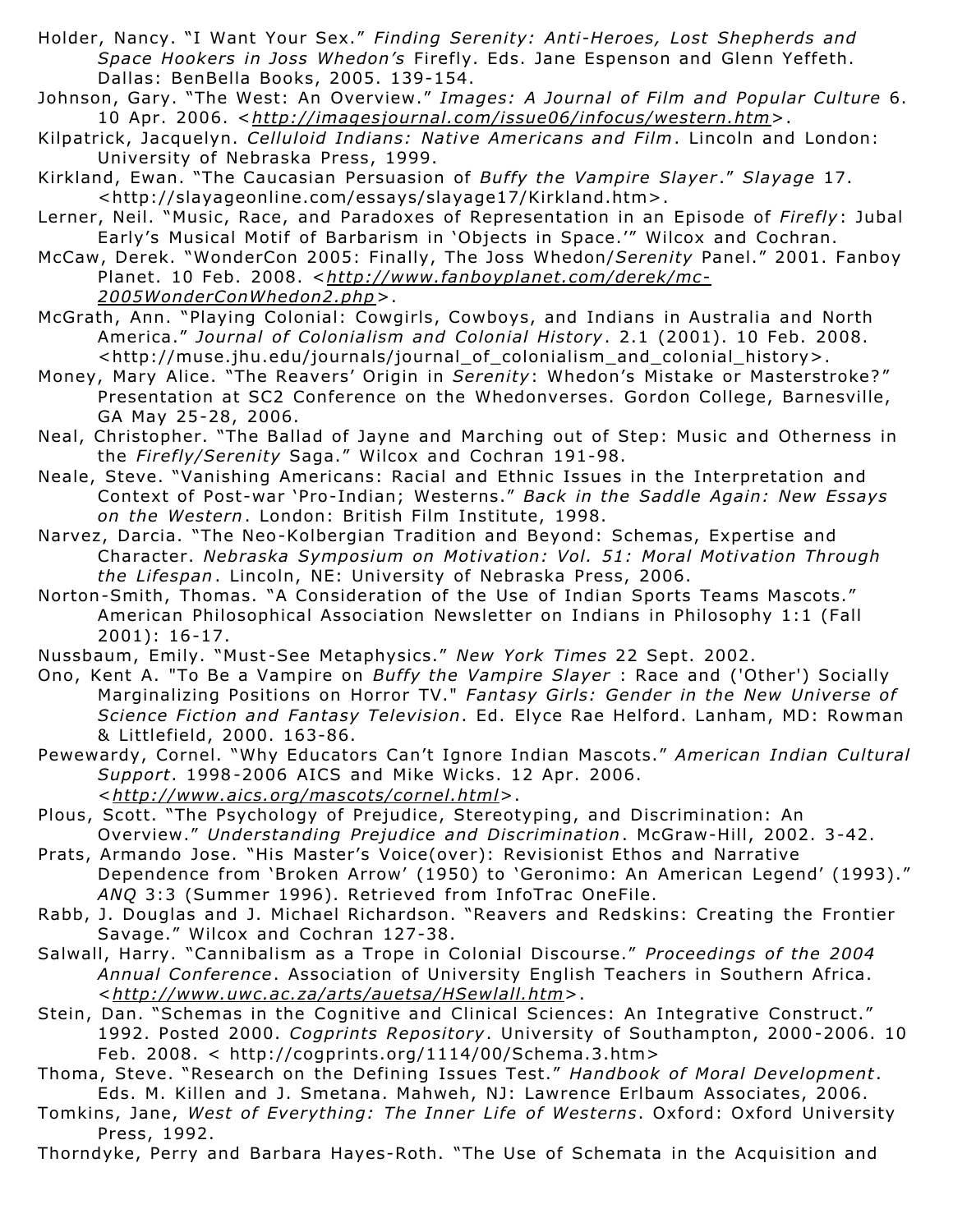Transference of Knowledge." *Cognitive Psychology*. 11 (1979), 82-106. Velazquez, Josef. "Dappled Things." Unpublished paper. 2005.

Weiten, Wayne. *Psychology: Themes and Variations* . 6th ed. Belmont, CA: Thomson Wadsworth, 2005.

Whedon, Joss. "Joss says." 29 January 1999. Bronze VIP Archives. 10 Feb. 2008. <http://www.cise.ufl.edu/~hsiao/media/tv/buffy/bronze/archives>.

Wilcox, Rhonda V. "'I Don't Hold to That': Joss Whedon and Original Sin." Cochran and Wilcox 155-66.

Wirth, Werner, and Holger Schramm. "Media and Emotions." *Communication Research Trends* 24:3 (Sep 2005): 3-40, retrieved from InfoTrac OneFile.

Wittgenstein, Ludwig. *Philosophical Investigations.* Trans. G.E.M. Anscombe. New York: Macmillian Publishing Co., Inc., 1958.

#### **Notes**

[1] "Pangs" (4008). *Buffy the Vampire Slayer*. Season Four. 20th Century Fox DVD, Disk 2. 2003.

[\[2\]](http://slayageonline.com/essays/slayage25/Curry.htm#_ednref2) Joss Whedon, quoted on Fireflyfans.net forum on "Firefly's Inspiration." Fireflyfans.net Forum. 20 October 2005. <*[http://www.fireflyfans.net/thread.asp?](http://www.fireflyfans.net/thread.asp?b=8&t=1710) b=8&t=1710*>.

[\[3\]](http://slayageonline.com/essays/slayage25/Curry.htm#_ednref3) In addition to the research cited further in the paper, part of my evidence for this claim is admittedly personal observation of a particular pattern of response manifested by non-Indian (usually white) US Americans when they're faced with situations where Indians make reference to land claims or sovereignty, or even when they simply attempt to assume control of their own cultural narratives. I was initially surprised to see this response but have seen it often enough, among people of various ages and social positions, to suspect it is indeed a pattern. The first phase of the non-Indian person's response is often polite and framed in terms of regret about past history, often using moral language of right and wrong. But if the Indian claimant presses the case in the present or persists even in maintaining narrative control about the past, the attitude and attendant language abruptly shifts. Veneers of politeness and morality drop away, and the response is predictably some variant of, "We won the war; get over it." When the person feels pushed into saying this, it can be quite discomfiting to the speaker, because such discourses of raw force are antithetical to the strong sense of moral exceptionalism that is also part of US political identity. It's easier to avoid the clash altogether by pretending, against all evidence, that Indians are extinct.

[\[4\]](http://slayageonline.com/essays/slayage25/Curry.htm#_ednref4) Understandably, a single episode cannot afford much individual character development.

[\[5\]](http://slayageonline.com/essays/slayage25/Curry.htm#_ednref5) Particularly when teaching environmental ethics. In the US context assumptions about North America as originally a "wilderness" are important to examine, as are patterns of environmental racism and tribal moves for sovereignty, which can sometimes result in Indian communities' decisions in favor of nuclear waste dumps, oil pipelines, etc. Students often have an overt investment in the Noble Savage myth, dialectically wedded to an underlying resentment. For example, upon learning that American Indians have *various* opinions about controversial environmental issues, one non-traditional student of roughly my age responded that I had "shattered" something precious to her, that she felt the exact same way she had when she learned that Betty Crocker wasn't a real woman and that now she really *disliked* Indians. (That she felt comfortable enough, and entitled enough, to voice this dislike is worth noting.) Another reaction, more common among younger left -wing students, is a posture of mourning and guilt, coupled with strong resentment of the US government for its part in destroying native cultures; what is intriguing about this response is that students persist in this attitude in spite of any and all evidence supplied that Native people are still here and their cultures are not completely